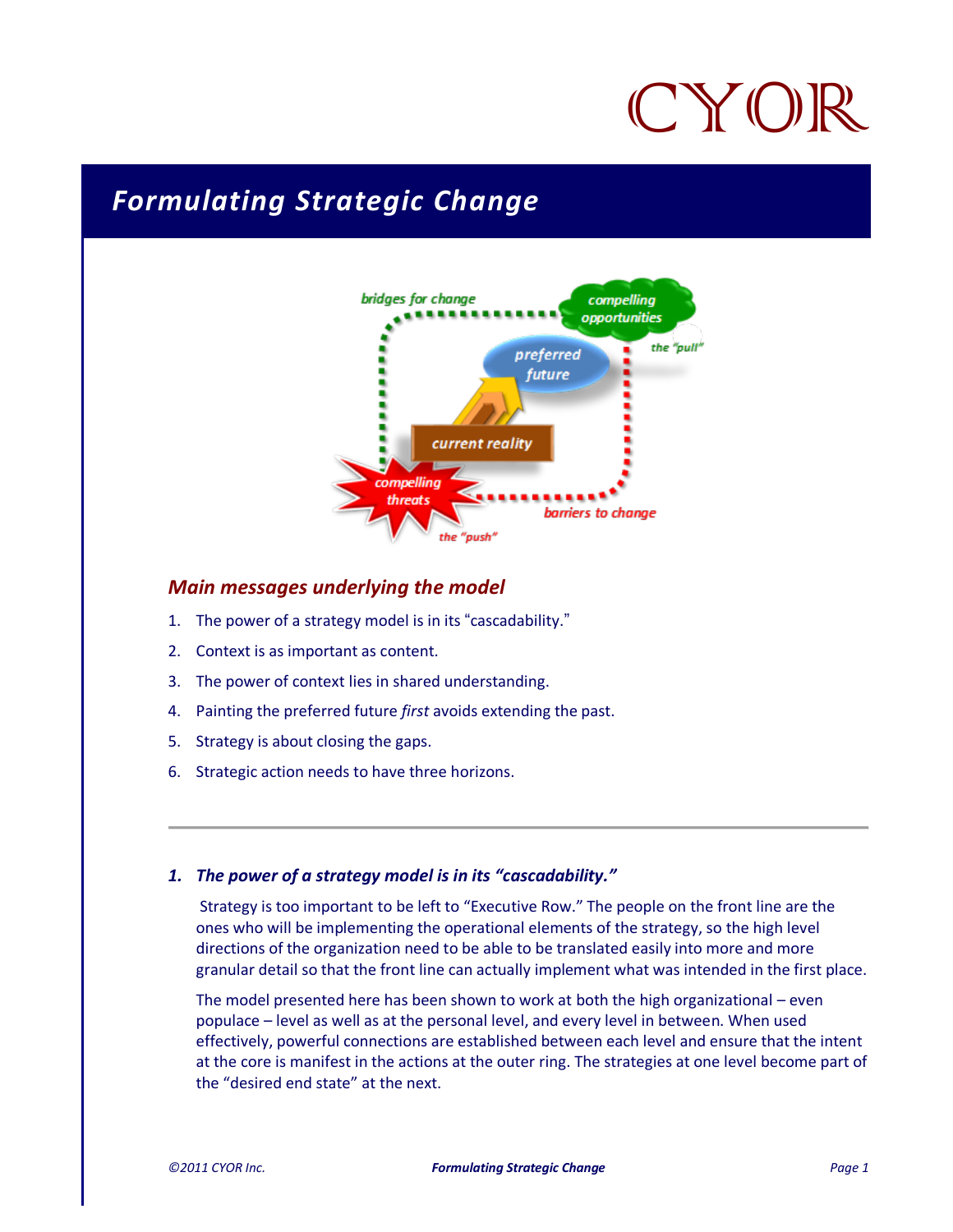### CYOR

#### *2. Context is as important as content.*

The context is made up of four elements which reflect a recasting of the SWOT analysis, normally explored in the order of:

- Compelling Opportunities (O),
- Compelling Threats (T),
- Barriers (W), and
- Bridges (S).

The nuance in this domain is in the way the questions around these elements are asked:

- **Opportunities**: "If we were to change the way we do things around here, what 'compelling opportunities' might we take advantage of?" In other words, "What's 'pulling us' to a different world?" This does not mean that we'd actually go after these opportunities – it's just an exploration of what we *might* do.
- **Threats:** "What 'compelling threats' are telling us that we need to adjust what we're doing, and how?" It's those things in our current environment – or emerging environment – that are "pushing" us to do things differently. They're the things we're exposed to only if we decide *not* to change.
- **Barriers:** "What's holding us back from being able to take advantage of the opportunities, or even to minimize, eliminate, or mitigate the threats?" These could be **external** factors – regulatory, political, societal, technological – or **internal** factors – workplace customs, history, organizational culture, capabilities, resources. These are the factors that will somehow need to be addressed later on – not now. They are to be considered contextual factors at this stage.
- **Bridges** "What are the assets and capabilities we have that we can build on that might allow us to take advantage of some of the opportunities we have identified?"

It can be powerful to end on the Bridges as it's a bit more empowering.

#### *3. The power of context lies in shared understanding.*

The discussion around Compelling Opportunities, Compelling Threats, Barriers, and Bridges is generally benign, with the assembled strategists sharing frustrations and excitements with the environment, building a rich tapestry of interwoven threads that may seem to be in conflict, and can still exist in the same time and place.

This dialogue normally results in both a shared and richer understanding of the context, and a more cohesive group committed and ready to "shape the future."

#### *4. Painting the preferred future first, avoids extending the past.*

Many strategy formulation approaches encourage the strategists to "take stock of the present" before moving to a discussion of the future. When this approach is taken, the team puts issues on the table that have to do with today's limitations, and while that may be OK, that has very little to do with what's possible for the future. Even more, talking about today's reality first grounds the minds of the participants in this limited reality, meaning that any discussion of the future will also bear those limitations, and at best, will be an extension of that limited reality.



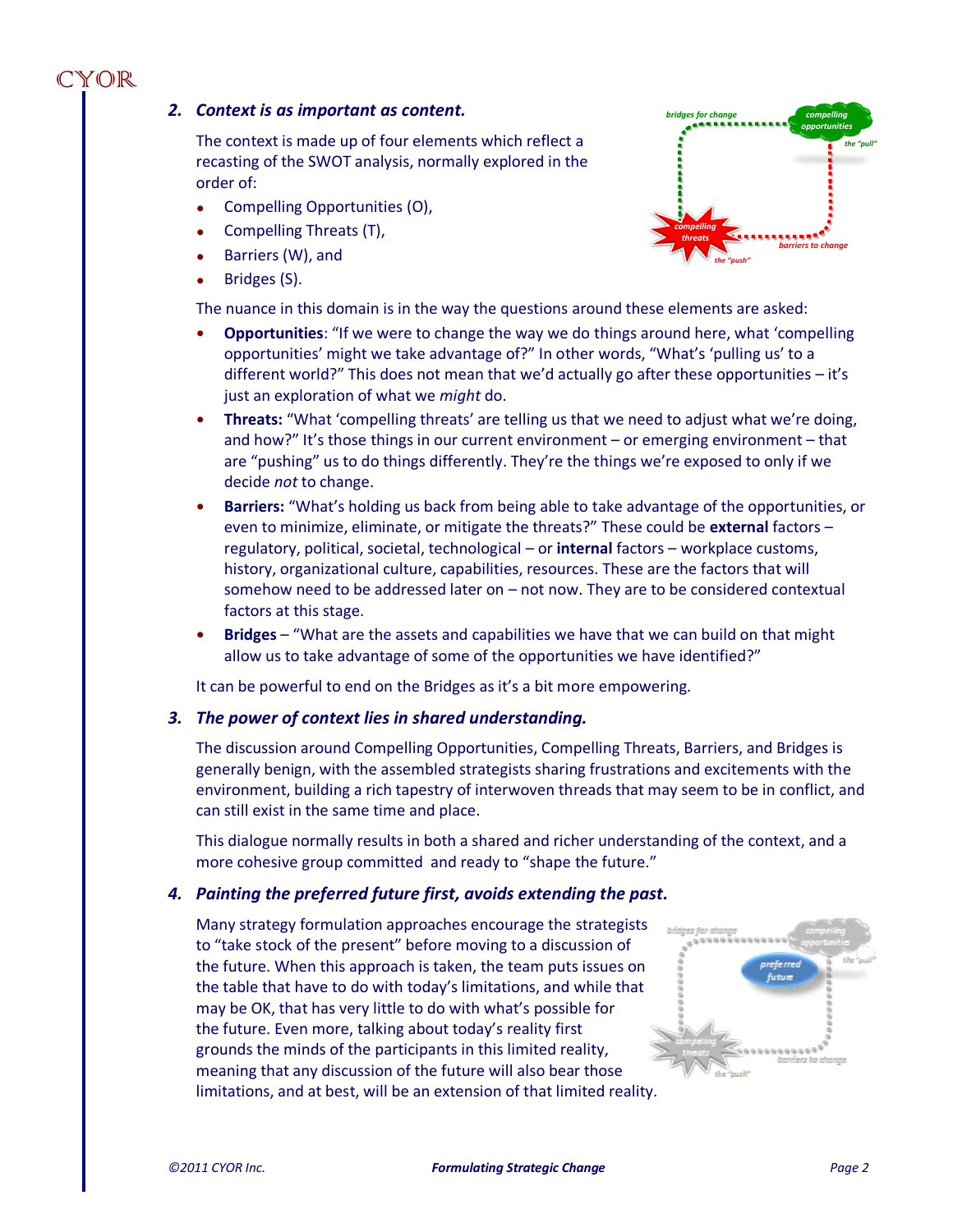We all have that reality in our minds anyway – we do not need to reinforce it. Instead, we need to break out of that mindset, at least for awhile, to explore "what could be."

The posed narrative here is, "Project yourself ahead five years (or whatever time horizon you'd like), and reflect on the fact that you've been highly successful over the past five years. Things are going exactly the way you'd like them to go. So now, tell me, 'How do you know?' What's going on now (five years out), that tells you that you've been wildly successful in fulfilling your mandate?"

#### *5. Strategy is about closing the gaps.*

CYOR

With the "preferred future" in place, we can now ask, "Relative to the 'preferred future,' how are we now?"

Tying back to the messages of #3 above, now we discuss *only* those things about our "current reality" that relate to the "preferred future." The issues of today that don't relate to our preferred future are largely irrelevant.



This step identifies the gaps between our current and future state that need to be closed. The major strategic initiatives then "fall out" very naturally. These are significant themes that will allow the leadership of the organizational unit to transform the business to make the "preferred future" a reality.

#### *6. Strategic action needs to have three horizons.*

The identified strategic initiatives will tend to focus on the longest – or at least longer – time horizons at the highest level. For a government ministry, this might be 20 years (in terms of population themes around education, health, sustainability), or four years (the next election).



If the messages from senior management focuses only on those long term initiatives, the folks at the front line may be interested, and will also identify that "that's got nothing to do with me in my current job." No momentum will be built.

On the other hand, if the message from senior management are all about "what we're going to do over the next 90 days," the magnitude and power of those initiatives will, by definition be incremental and only a minor modification from the present status quo. No big change.

In this model, the leadership team identifies:

- the major strategic themes that, when implemented, will transform the organization over the next three to five years;
- the major one-year funded projects that are part of the strategic themes and will move the organization in the direction of the preferred future; and
- the 90-day action plan that will begin to build the momentum towards the preferred future – actions that will affect many members of the organization.

At the next level, the "long" horizon might be ten years, five years, or less, depending on the nature of the organizational unit. At the front line, this can translate to one year or less in terms of an individual's personal strategies, indicating how "cascadable" the model can be.